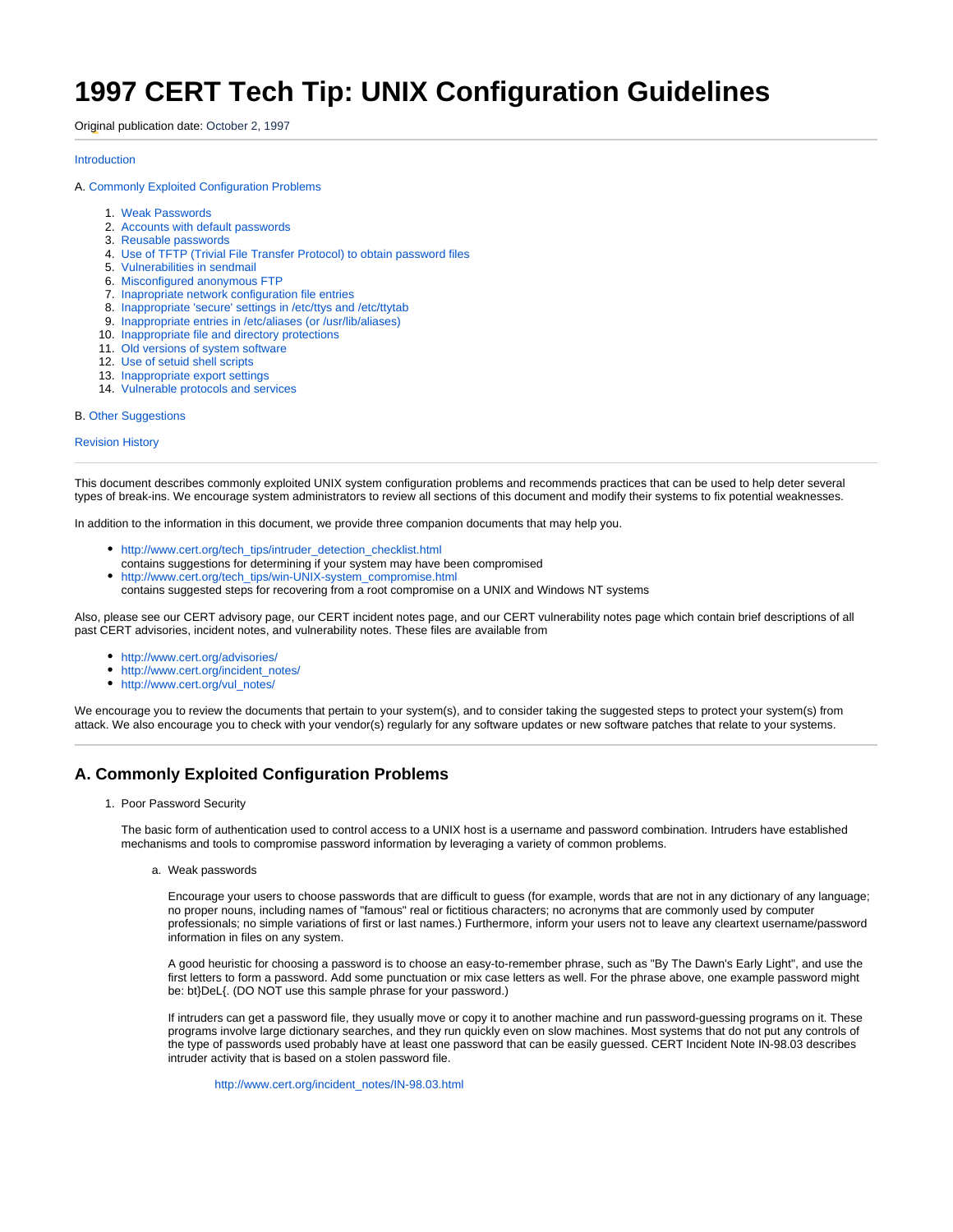If you believe that your password file may have been taken, change all the passwords on the system. At the very least, you should change all system passwords because an intruder may concentrate on those and may be able to guess even a reasonably "good" password. Intruders often use compromised accounts to attempt to gain privelaged access on vulnerable systems, so we encourage you to follow the steps in

- [http://www.cert.org/tech\\_tips/intruder\\_detection\\_checklist.html](http://www.cert.org/tech_tips/intruder_detection_checklist.html)
- [http://www.cert.org/tech\\_tips/win-UNIX-system\\_compromise.html](http://www.cert.org/tech_tips/win-UNIX-system_compromise.html)

For further information about protecting your system from password-based attacks, see

[http://www.cert.org/tech\\_tips/passwd\\_file\\_protection.html](http://www.cert.org/tech_tips/passwd_file_protection.html)

#### <span id="page-1-0"></span>a. Accounts with default passwords

Intruders exploit system default passwords that have not been changed since installation, including accounts with vendor-supplied default passwords. In some cases, accounts do not have a password assigned by default. CERT Incident Note IN-98.01 describes intruder activity that is based on exploitations of accounts without passwords.

#### [http://www.cert.org/incident\\_notes/IN-98.01.irix.html](http://www.cert.org/incident_notes/IN-98.01.irix.html)

Be sure to change all default passwords on computer systems and networking equipment prior to deployment. Also, be aware that product upgrades can quietly change account passowrds to a new default. It is best to change the passwords of default accounts after applying updates.

Scan your password file for extra UID 0 accounts, accounts with no password, or new entries in the password file. Do not allow any accounts without passwords. Remove entries for unused accounts from the password file. To disable an account, change the password field in the /etc/passwd file to an asterisk '\*' and change the login shell to /bin/false to ensure that an intruder cannot login to the account from a trusted system on the network.

<span id="page-1-1"></span>a. Reusable and shared passwords

Even excellent passwords are not safe. They can be captured by programs such as packet sniffers if the passwords are sent across networks in cleartext (whether on a subnet, a local network, or the Internet). It is common for intruders to use packet sniffers on compromised systems to harvest passwords.

CERT Incident Note IN-99-06 describes widespread intruder activity involving distributed sniffers used to harvest username and password information from a network.

# [http://www.cert.org/incident\\_notes/IN-99-06.html](http://www.cert.org/incident_notes/IN-99-06.html)

At the very least, a single password should not be used to protect multiple accounts. If an intruder is able to compromise a shared password just once, all of the accounts sharing the password are compromised. Each account, or resource, protected by a password should have it's own unique password.

To overcome the threat posed by packet sniffers, we recommend using one-time passwords, especially for authenticated access from external networks and for access to sensitive resources like name servers and routers. For more information, see Appendix B of the following advisory:

## <http://www.cert.org/advisories/CA-94.01.ongoing.network.monitoring.attacks.html>

Another approach is to use a strong authentication mechanisms such as secure shell, SSL, or kerberos. Secure shell, or ssh, is widely available for many different platforms. For more information about secure shell, see

- <http://www.ssh.com/index.html>
- <http://www.openssh.com/>
- <span id="page-1-2"></span>1. Use of TFTP (Trivial File Transfer Protocol) to obtain password files

To test your system for this vulnerability, connect to your system using tftp and try

get /etc/motd

If you can do this, anyone else on the network can probably get your password file. To avoid the problem, disable tftpd. If you must have tftpd, ensure that it is configured with restricted access. For further information, see

# <http://www.cert.org/advisories/CA-91.18.Active.Internet.tftp.Attacks.html>

As mentioned in Section 1 above, if you believe your password file may have been taken, the safest course is to change all passwords in the system.

<span id="page-1-3"></span>2. Vulnerabilities in sendmail

There have been a number of vulnerabilities identified over the years in sendmail(8). To the best of our knowledge, the current version of sendmail addresses those known vulnerabilities.

To determine which version of sendmail is running, use telnet to connect to the SMTP port (25) on your system: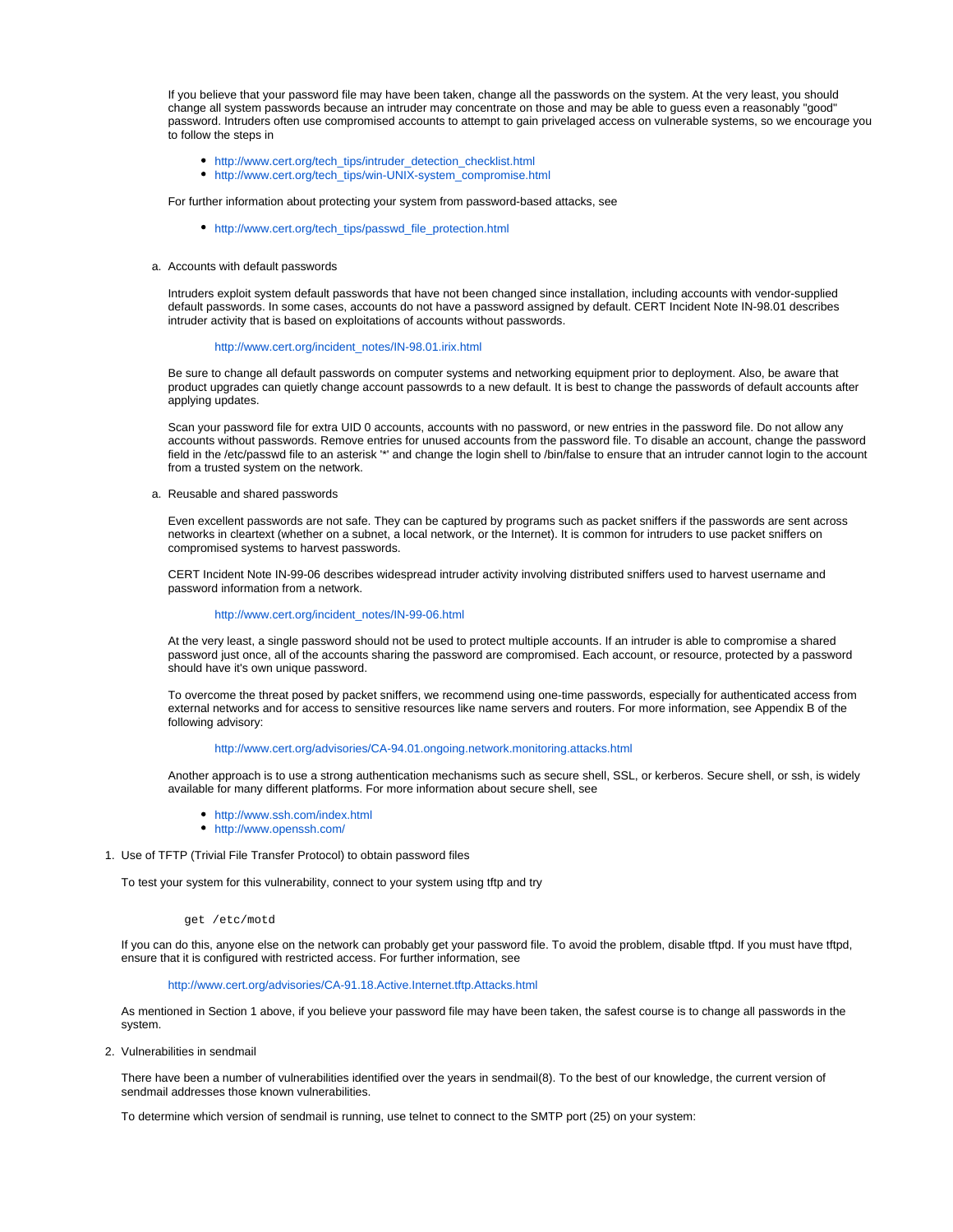#### telnet 25

We encourage you to keep up to date with the latest version of sendmail from your vendor, and ensure that it is up to date with security patches or workarounds detailed in CERT advisories advisories and bulletins. In addition, we encourage you to use the following tools, both of which are distributed with the latest versions of sendmail:

- a. smrsh, the sendmail restricted shell, controls the way o that incoming mail messages can interact with your operating system. For
- b. mail.local can be used to control the way in which the /bin/mail program is used on your system. This tool is described in CERT advisory instance, when configured correctly, smrsh can prevent an intruder from using pipes to execute arbitrary commands on your system. CA-95:02.

# <http://www.cert.org/advisories/CA-1995-02.html>

<span id="page-2-0"></span>3. Misconfigured anonymous FTP

In addition to making sure that you are running the most recent version of ftpd, check your anonymous FTP configuration. It is important to follow the instructions provided with the operating system to properly configure the files and directories available through anonymous FTP (for example, file and directory permissions, ownership and group). Note that you should not use your system's standard password file or group file as the password file or group file for FTP. The anonymous FTP root directory and its two subdirectories, etc and bin, should not be owned by ftp. For more information about configuring anonymous FTP, see

[http://www.cert.org/tech\\_tips/anonymous\\_ftp\\_config.html](http://www.cert.org/tech_tips/anonymous_ftp_config.html)

<span id="page-2-1"></span>4. Inappropriate network configuration file entries

Several vendors supply /etc/hosts.equiv files with a '+' (plus sign) entry. The '+' entry should be removed from this file because it means that your system will trust all other systems. Other files that should not contain a '+' entry include all .rhosts files on the system. These files should not be world-writable.

If your /usr/lib/X11/xdm/Xsession file includes an 'xhost' command with a '+' entry, such as

/usr/bin/X11/xhost +

remove that line. (Note that the 'xhost' command may be in a different directory tree on your system.) If such a line remains intact, anyone on the network can talk to the X server and potentially insert commands into windows or read console keystrokes.

<span id="page-2-2"></span>5. Inappropriate 'secure' settings in /etc/ttys and /etc/ttytab

Check the file /etc/ttys or /etc/ttytab (depending on the release of UNIX being used). The ONLY terminal that should be set to 'secure' should be the console.

<span id="page-2-3"></span>6. Inappropriate entries in /etc/aliases (or /usr/lib/aliases)

Examine the /etc/aliases (or /usr/lib/aliases) mail alias file for inappropriate entries. Some alias files include an alias named 'uudecode' or just 'decode.' If this alias exists on your system and you are not explicitly using it, then you should remove it.

<span id="page-2-4"></span>7. Inappropriate file and directory protections

Check your system documentation to establish the correct file and directory protections and ownership for system files and directories. In particular, check the '/' (root) and '/etc' directories, and all system and network configuration files. Examine file and directory protections before and after installing software or running verification utilities. These procedures can cause file and directory protections to change.

<span id="page-2-5"></span>8. Old versions of system software

Older versions of operating systems often have security vulnerabilities that are well known to intruders. To minimize your vulnerability to attacks, keep the version of your operating system up to date and apply security patches appropriate to your system(s) as soon as they become available.

<span id="page-2-6"></span>9. Use of setuid shell scripts

Setuid shell scripts (especially setuid root) can pose potential security problems, a fact that has been well documented in many UNIX system administration texts. Do not create or allow setuid shell scripts, especially setuid root.

<span id="page-2-7"></span>10. Inappropriate export settings

Use the showmount(8) utility to check that the configuration of the /etc/exports files on your hosts are correct.

- Wherever possible, file systems should be exported read-only.
- Do not self-reference an NFS server in its own exports file. That is, the exports file should not export an NFS server to itself nor to any netgroups that include the NFS server.
- Do not allow the exports file to contain a "localhost" entry.
- Export file systems only to hosts that require them.
- Export only to fully qualified hostnames.
- Ensure that export lists do not exceed 256 characters (after the aliases have been expanded) or that all security patches relating to this problem have been applied.

The CERT Coordination Center is aware that intruders are using tools that exploit a number of NFS vulnerabilities. This can result in a root compromise, depending on the vulnerability being exploited. We encourage you to limit your exposure to these attacks by implementing the security measures outlined in CERT advisory CA-94:15. For this and other information about the NFS vulnerability, see